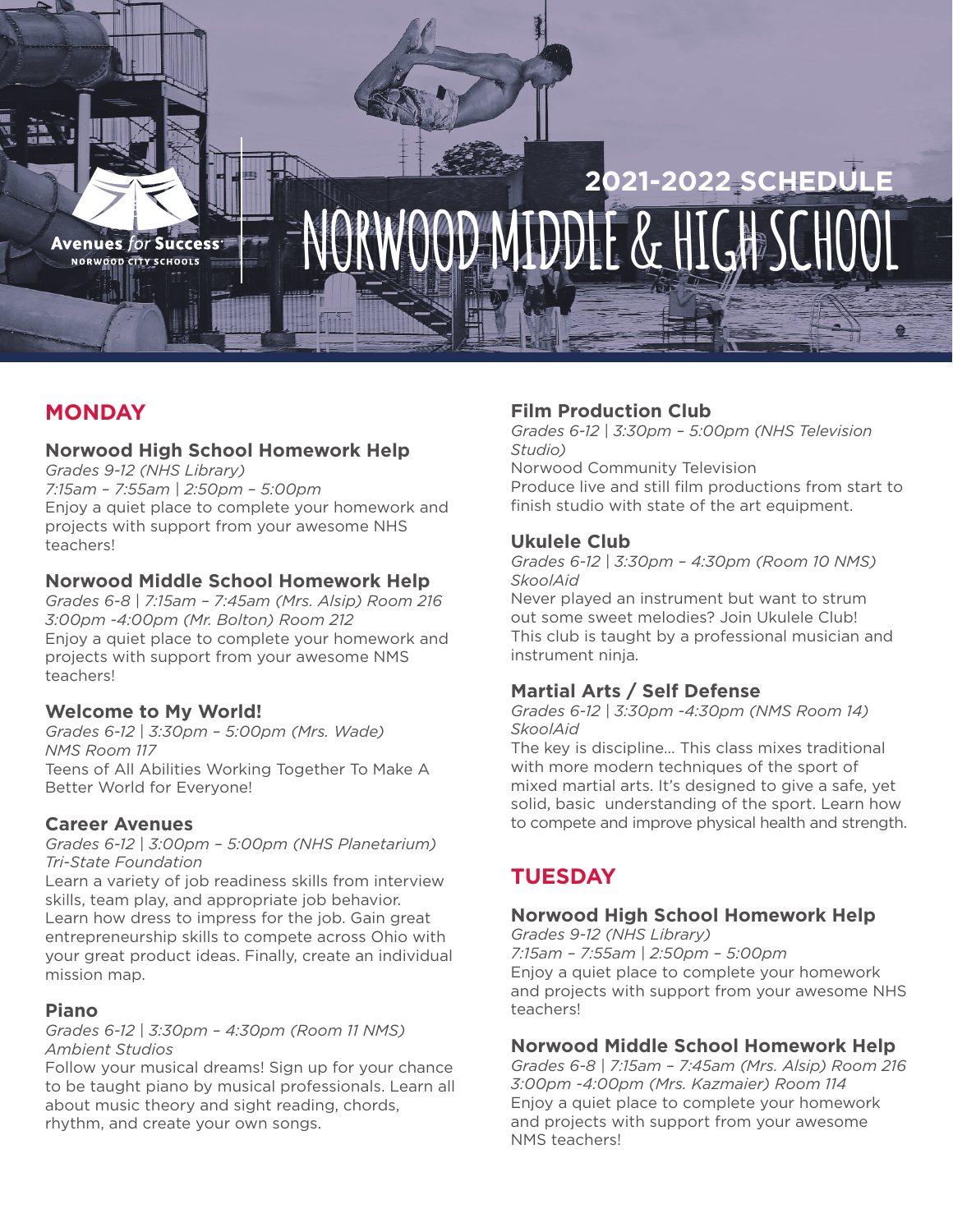# **Welcome to My World!**

*Grades 6-12 | 3:30pm – 5:00pm (Mrs. Wade) NMS Room 117* Teens of All Abilities Working Together To Make A Better World for Everyone!

#### **Career Avenues**

*Grades 6-12 | 3:00pm – 5:00pm (NHS Planetarium) Tri-State Foundation*

Learn a variety of job readiness skills from interview skills, team play, and appropriate job behavior. Learn how dress to impress for the job. Gain great entrepreneurship skills to compete across Ohio with your great product ideas. Finally, create an individual mission map.

#### **CO-ED Dance**

#### *Grades 6-12 | 3:30pm – 4:30pm (NMS Room 14) Mantey Twins*

High-energy dance instruction teaches new exciting choreography and performance techniques. Become an accomplished dancer!

# **Cricut Creations**

#### *Grades 6-12 | 3:30pm – 4:30pm (NMS Room 111 ) Ms. Miller & Ms. Franklin*

Do all the cool things that can be made with a cricut intrigue you? Well…then join this club and make cool things for yourself and to share with others!

#### **Power of Our Voice Writing Circle**

*Grades 6-12 | 3:30pm – 4:30pm | NMS Conference Room (1st Floor) | Thrive Empowerment Center* So, what's *your* story? Every one of us has a story. It might be an adventure. Or a romance. Or horror. Probably all of the above. Maybe you struggle to find words for your experiences. Maybe you can hardly keep the words from spilling out of you. Get it all out on paper. Speak your story out loud (only if you want to).

#### **Mixed Medium Arts**

#### *Grades 6-12 | 3:30pm – 4:30pm (NMS Room 13) SkoolAid*

You will uncover your own creativity and dive into new and exciting ways to make art! Research modern and historical sources of artistic inspiration that speaks to you. You will develop the skills to create unique and beautiful art.

#### **Video Game Design**

*Grades 6-12 | 3:30pm – 4:30pm | SkoolAid NMS Room 116*

If you love video games than this club is for you! Learn all the ins and outs of designing your very own 2D platforming game.

# **Vocal (Singing) Performance Skills**

*Grades 6-12 | 3:30pm – 4:30pm (NMS Room 11) Ambient Studios*

Follow your musical dreams! Sign up for your chance to be taught vocal (singing) techniques by musical professionals. You will learn breathing and vocal techniques, become proficient at sight reading and harmonies. Have fun with karaoke sing-alongs!

#### **Pots & Plants Club**

*Grades 6-8 | 3:30pm – 5:00pm (NHS Room 425) MS. Sodd & Ms. Boucher* Looking for a new way to express your creative side? Come learn clay techniques to design amazing pottery pieces. Learn how to plant and take care of houseplants to put into your awesome pottery!

#### **Cultural Club**

*Grades 6-12 | 3:30pm - 4:30pm (NHS Room 213) Ms. Earl*

A place where you will share, learn and experience culture and form bonds with your fellow classmates. Learn about the rich cultural values, customs, and traditions that make our country unique and inspiring. Have fun learning about other cultures around the world. Guest speakers and unique food treats from many cultures will make this club one you don't want to miss!

# **WEDNESDAY**

#### **Norwood High School Homework Help**

*Grades 9-12 (NHS Library) 7:15am – 7:55am | 2:50pm – 5:00pm* Enjoy a quiet place to complete your homework and projects with support from your awesome NHS teachers!

#### **Norwood Middle School Homework Help**

*Grades 6-8 | 7:15am -7:45am (Mrs. Alsip) Room 216 3:00pm – 4:00pm (Ms. Walters) Room 311* Enjoy a quiet place to complete your homework and projects with support from your awesome NMS teachers!

#### **Welcome to My World!**

*Grades 6-12 | 3:30pm – 5:00pm (Mrs. Wade) NMS Room 117* Teens of All Abilities Working Together To Make A Better World for Everyone!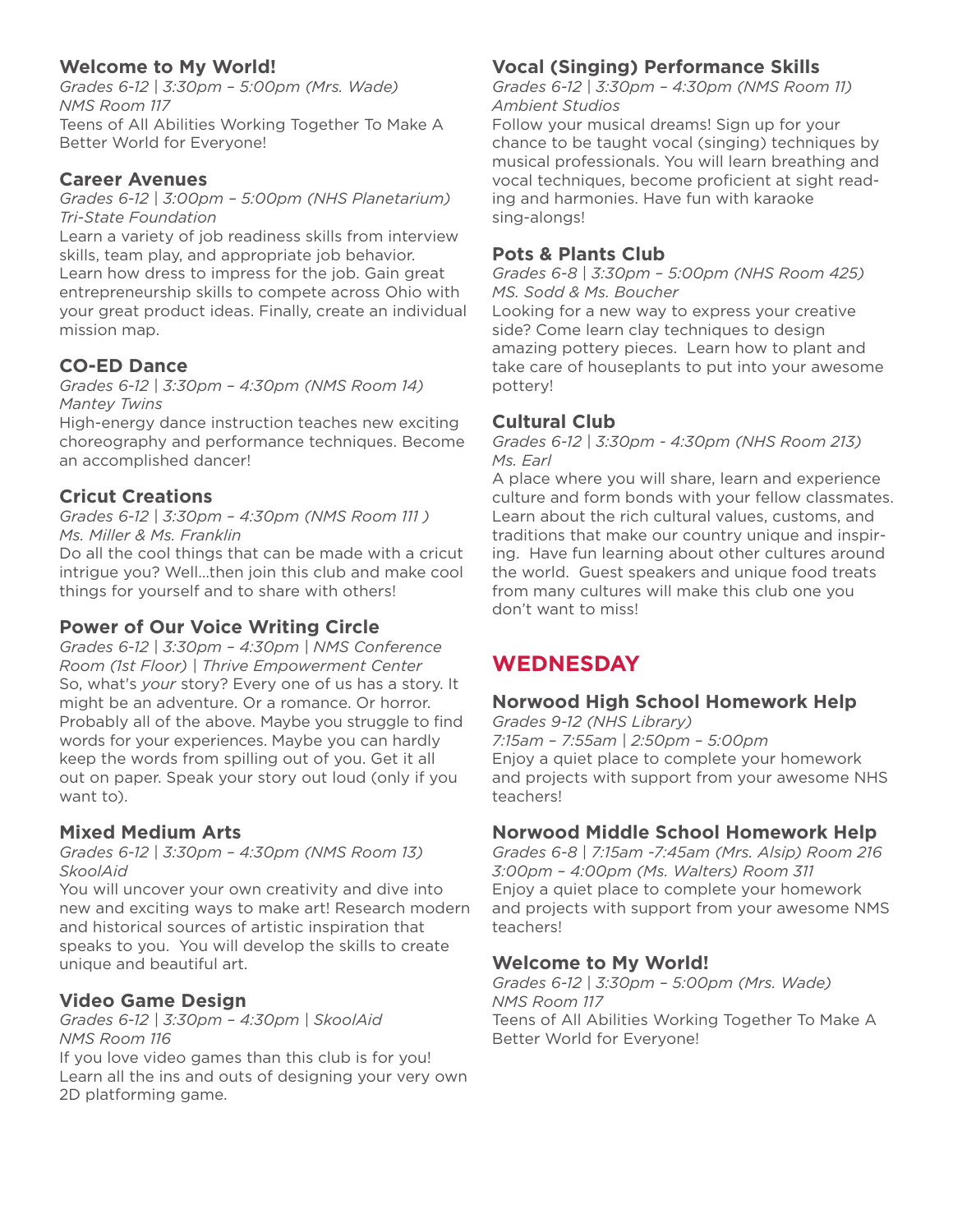# **Career Avenues**

*Grades 6-12 | 3:00pm – 5:00pm (NHS Planetarium) Tri-State Foundation*

Learn a variety of job readiness skills from interview skills, team play, and appropriate job behavior. Learn how dress to impress for the job. Gain great entrepreneurship skills to compete across Ohio with your great product ideas. Finally, create an individual mission map.

#### **Graphic Design**

*Grades 6 -12 | 3:30pm – 4:30pm | SkoolAid NMS Conference Room (1st Floor)* Be your own designer! Students will learn how to use web-based graphics programs to create logos, enhance photos, and more. They will develop a grasp of the principles of design while working on projects they can give their own creative flair. During each class, they will learn about one of the many features of graphic design programs and then have time to experiment and create designs of their own. Students will get to create their own designs for a t-shirt, which will then be printed for them to wear their own art.

#### **Drum**

#### *Grades 6-12 | 3:30pm – 4:30pm (NMS Room 11) Ambient Studios*

Follow your musical dreams! Sign up for your chance to be taught drums by musical professionals. Study rudiments, and beats on a drum kit and snare. Play songs with friends and create your own drum beats.

# **Cartooning**

#### *Grades 6-12 | 3:30pm – 4:30pm (NMS Room 13) SkoolAid*

You will explore the process of creating comics, cartoons, and the basic fundamental tools of drawing. You will bring your own cartoon to life creating a small 2-D movable model.

# **THURSDAY**

#### **Norwood High School Homework Help**

*Grades 9-12 (NHS Library) 7:15am – 7:55am | 2:50pm – 5:00pm* Enjoy a quiet place to complete your homework and projects with support from your awesome NHS teachers!

# **Norwood Middle School Homework Help**

*Grades 6-8 | 7:15am – 7:45am (Mrs. Alsip) Room 216 3:00pm – 4:00pm (Ms. Gregory) Room 218* Enjoy a quiet place to complete your homework and projects with support from your awesome NMS teachers!

# **Welcome to My World!**

*Grades 6-12 | 3:30pm – 5:00pm (Mrs. Wade) NMS Room 117* Teens of All Abilities Working Together To Make A Better World for Everyone!

#### **Career Avenues**

*Grades 6-12 | 3:00pm – 5:00pm (NHS Planetarium) Tri-State Foundation*

Learn a variety of job readiness skills from interview skills, team play, and appropriate job behavior. Learn how dress to impress for the job. Gain great entrepreneurship skills to compete across Ohio with your great product ideas. Finally, create an individual mission map.

#### **Pots & Plants**

*Grades 9-12 | 3:30pm – 5:00pm (NHS Room 425) MS. Sodd & Ms. Boucher*

Looking for a new way to express your creative side? Come learn clay techniques to design amazing pottery pieces. Learn how to plant and take care of houseplants to put into your awesome pottery!

#### **Guitar**

#### *Grades 6-12 | 3:30pm – 4:30pm (NMS Room 11) Ambient Studios*

Follow your musical dreams! Sign up for your chance to be taught guitar by musical professionals. Do you want to strum with the best? Well… learn all about chords on both the acoustic and electric guitar. Become proficient on improvising and writing your own melodies!

#### **Yoga**

*Grades 6-12 | 3:30pm -4:30pm (NMS Room 14) 1st two weeks meet in front of NMS Auditorium SkoolAid*

Calm your thoughts, sharpen mental muscles, and strengthen the body with yoga, promoting whole individual health.

#### **Empower2Lead**

#### *Grades 9-12 | 3:30pm – 4:30pm (NMS Room 13) Thrive Empowerment*

Adulting looks hard. But it doesn't have to be. In this club, you'll learn the things you need to know. Self-defense/handling your own money/Car maintenance/Apartment living. Here's your survival guide for what comes next.

# **Song Writing & Recording**

*Grades 6-12 | 3:30pm – 4:30pm | SkoolAid NMS Conference Room (1st floor)* This class explores the dynamic process of writing and developing a song. Engage in creative activities both independently and collaboratively. Finish your song and have the opportunity to pitch it to a musician or band. If the song is accepted you will help guide the production of the song.